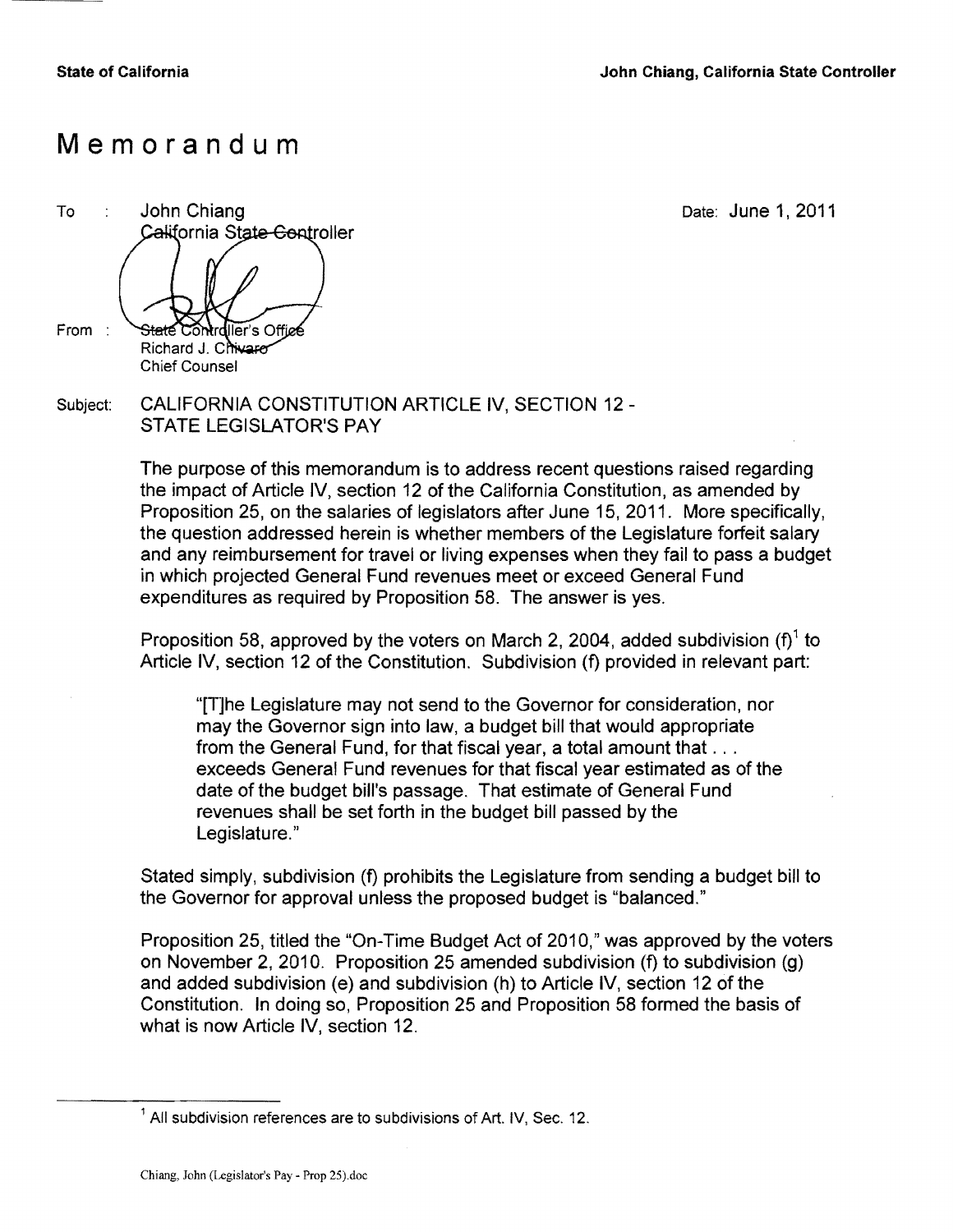The substantive amendments of Proposition 25 made two important changes: first, the vote requirement for budget passage was lowered from two-thirds to a simple majority; and, second, the members of the Legislature were required to forfeit their pay if they failed to pass a budget by midnight on June 15.

Subdivision (e), which lowered the vote requirement for budget passage from twothirds to a simple majority, states in relevant part:

"[T]he budget bill and other bills providing for appropriations related to the budget bill may be passed in each house by roll call vote entered in the journal, a majority of the membership concurring, to take effect immediately upon being signed by the Governor or upon a date specified in the legislation."

Subdivision (h), the provision in question here, states in part:

"Notwithstanding any other provision of law or of this Constitution, ... in any year in which the budget bill is not passed by the Legislature by midnight on June 15, there shall be no appropriation from the current budget or future budget to pay any salary or reimbursement for travel or living expenses for Members of the Legislature during any regular or special session for the period from midnight on June 15 until the day that the budget bill is presented to the Governor. No salary or reimbursement for travel or living expenses forfeited pursuant to this subdivision shall be paid retroactively."

It is, of course, settled that in interpreting a voter-enacted initiative, courts apply the same principles that govern statutory construction. The goal, therefore, is to determine and effectuate voter intent. To determine intent, courts turn first to the language of the initiative, giving the words their ordinary meaning, and if the language is not ambiguous, then the plain meaning of the language governs. The language must be construed in the context of the initiative and the overall statutory scheme. (People v. Rizo, 22 Cal.4th 681.)

When Article IV, section 12, as amended by both Proposition 58 and 25, are viewed in the manner required under the principles of construction, it is relatively clear that subdivision (h) requires members of the Legislature to forfeit their pay beginning June 15, unless, or until such time, a "balanced" budget bill is presented to the Governor. In other words, one subdivision cannot be read to the exclusion of the other subdivisions. Rather, subdivisions (e), (g), and (h) must be harmonized so as to give effect to all of them.

Read together, subdivision (e) grants the Legislature authority to pass a budget bill by a simple majority, subdivision (g) then puts restrictions on the content of the budget bill, and subdivision (h) sets forth consequences for failure to pass an on time budget. Because subdivision (g) prohibits any budget bill from being enacted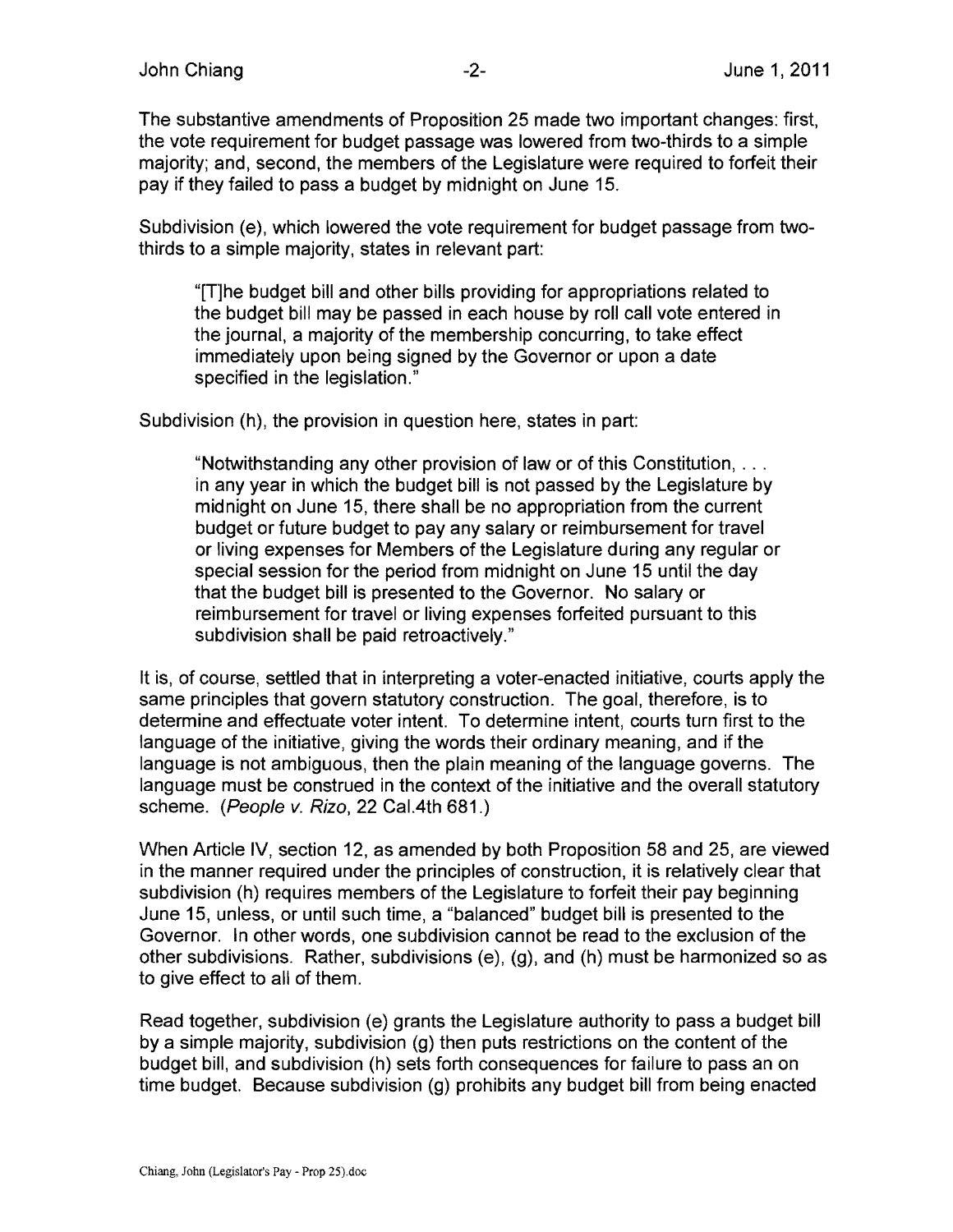unless the budget is "balanced," subdivision (h) must be read to require passage of a "balanced" budget bill. Construing the subdivisions in a manner which allows the Legislature to receive pay without passing a "balanced" budget would essentially negate the restrictions imposed by subdivision (g).

Moreover, a reasonable construction of subdivision (h) would seem to require that the budget "passed" be presentable to the Governor. Specifically, subdivision (h) states that legislators must forfeit their pay "from midnight on June 15 until the day that the budget bill is presented to the Governor." Pursuant to subdivision (g), no budget may be presented to the Governor unless it is "balanced." Therefore, the language of subdivision (h), when read in the context, requires a forfeit of a legislator's pay after June 15. and until such time as they present a "balanced" budget to the Governor.

Equally as important to this determination are the ballot summary, arguments and analysis presented to the electorate in connection with a particular measure which may be taken into account by a court in order to ascertain the intent of the voters. In this instance, it is worth noting that the analysis provided in the Official voter information guide by the Legislative Analyst relative to Proposition 25 stated:

"In any year when the Legislature has not sent a budget bill to the Governor by June 15. this measure would prohibit Members of the Legislature from collecting any salary or reimbursements for travel or living expenses." (Emphasis added.)

In reliance on this statement, the voters would have understood that the enactment of Proposition 25, in part, would prohibit the Legislature from receiving pay unless they sent a budget to the Governor on time.

It has been suggested in various media reports that legislators may. in fact, be entitled to receive their full compensation after June 15, 2011, so long as a budget has been passed and without regard to whether the requirements of Proposition 58 have been satisfied. In other words, payments would continue to be made regardless of whether the budget bill passed could actually be presented to. or signed by the Governor in the manner otherwise contemplated by Article IV, section 12, when read together in its entirety. Because such an interpretation disregards the findings and declarations and Purpose and Intent contained in Proposition 25 and ultimately renders subdivisions (e) and (h) as mere surplusage, the suggestion would appear to lack merit and should be disregarded.

With regard to the findings and declarations, Proposition 25 states in relevant part:

"2. Late budget passage can have a sudden and devastating effect on individual Californians and California businesses. Individuals and families can be deprived of essential governmental services and businesses are subject to protracted delays in payments for services rendered to the State.